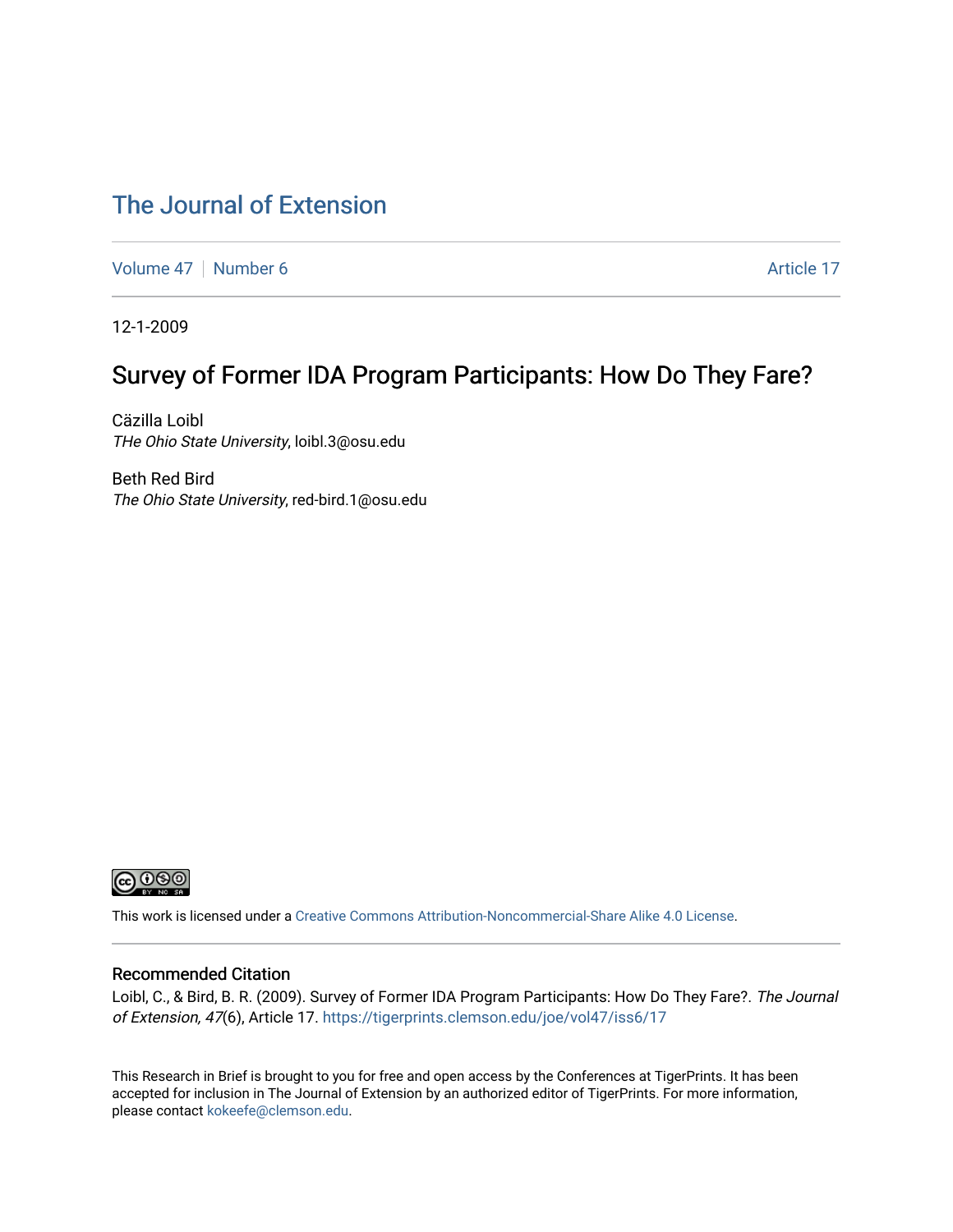

# **December 2009 Volume 47 Number 6 Article Number 6RIB3**

[Return to Current Issue](http://www.joe.org:80/joe/2009december/)

# **Survey of Former IDA Program Participants: How Do They Fare?**

**Cäzilia Loibl** Assistant Professor [loibl.3@osu.edu](mailto:loibl.3@osu.edu)

**Beth Red Bird** Graduate Student [red-bird.1@osu.edu](mailto:red-bird.1@osu.edu)

Department of Consumer Sciences The Ohio State University Columbus, Ohio

**Abstract:** While a number of studies have examined the savings performance of participants in the Individual Development Account (IDA) program, research about long-term program outcomes is limited. To fill this void, we present findings of a survey of IDA participants' asset holdings after they left the IDA program. Results document that those who successfully complete the IDA program report higher levels of asset ownership after completing the program, compared to those dropping out of the program prematurely. This supports the view that IDA programs affect the dispositions and behaviors necessary to successfully maintain a home, complete post-secondary education, and establish a small business.

# **Introduction**

While a number of studies have examined the savings performance of participants in the Individual Development Account (IDA) program, none of the research has decomposed the long-term outcomes. To fill this void, this article presents findings of a survey of IDA participants' asset situation after they left the IDA program. The research builds upon an expanding body of research that analyzes the effectiveness of the IDA programs (see Schreiner & Sherraden, 2007, for an overview). Key themes in this literature include assessing program structure and related federal regulation (Richards, 2003; Rom, 2005; Sherraden, 2000; Shobe, 2002), analyzing participants' characteristics (Mills, Gale, Patterson, & Apostolov, 2006; Reutebuch, 2001; Rohe, Gorham, & Quercia, 2005), and determining the program impact in various life situations (Grinstein-Weiss, Wagner, & Ssewamala, 2006; Grinstein-Weiss, Zhan, & Sherraden, 2006; Shobe & Boyd, 2003; Shobe & Page-Adams, 2001).

Less effort has been dedicated to understanding the long-term effectiveness of the IDA programs on family wellbeing beyond the time spent in the program. Work by Schreiner and Sherraden (2006) is an exception, though this work uses data on current program participants to estimate their future wellbeing. In fact, none of the aforementioned works deal with the long-term benefits of IDA programs or how programs could be improved to increase financial literacy and family wellbeing using insight from former program participants.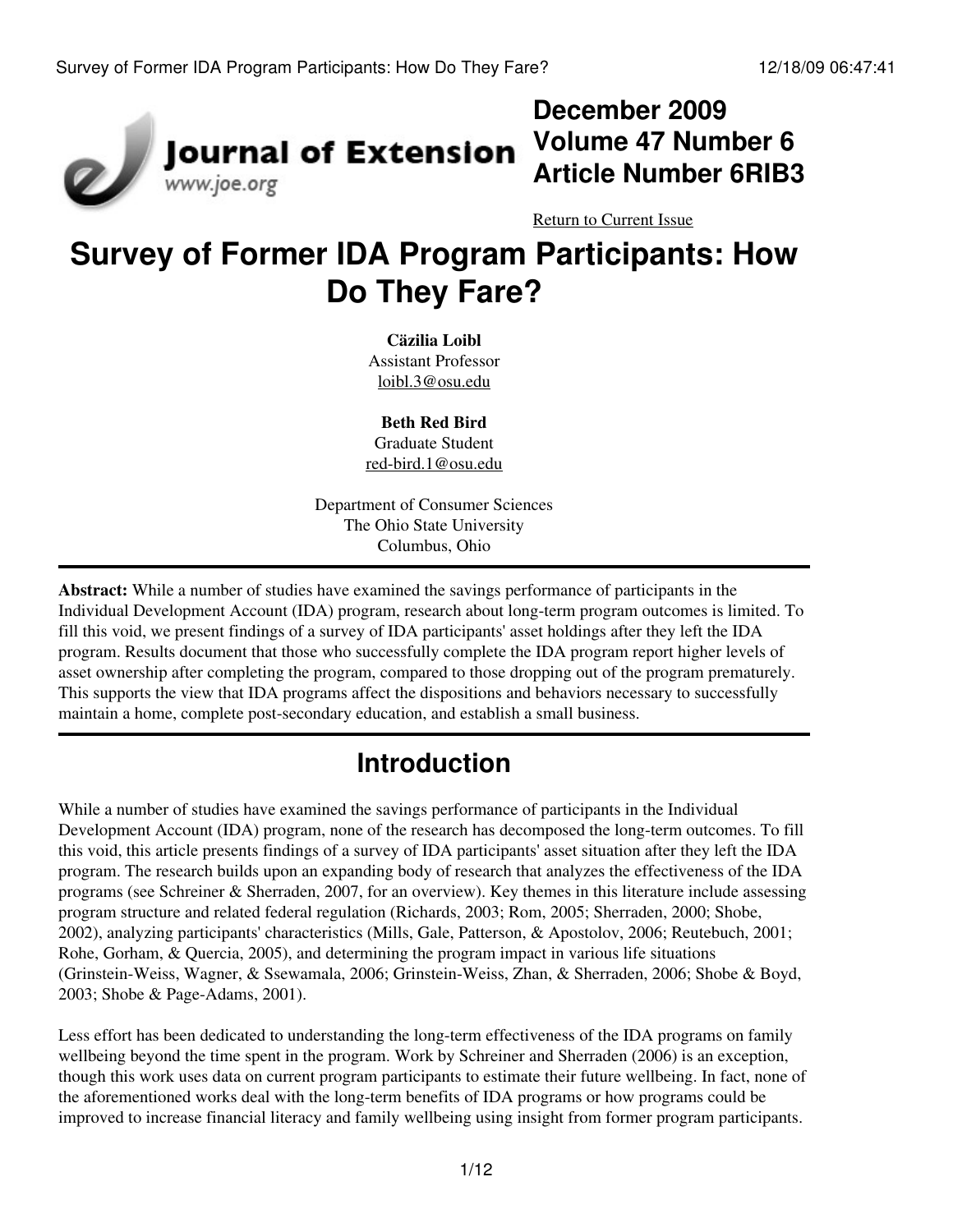Specifically, we aimed to answer three specific questions:

- 1. Does IDA program participation help individuals maintain a home, complete post-secondary education, and establish a small business?
- 2. What factors cause IDA program dropout?
- 3. How do successful program participants differ from those who left the program prior to completion?

To address the research questions, a survey of all former IDA program participants of agencies affiliated with the "Assets Ohio" network of the Ohio Community Development Corporation (CDC) Association was conducted.

- Eligible respondents were IDA program participants who saved in an Individual Development Account since the program's inception in 1999, including successful graduates and former participants who left the program prematurely.
- A total of 465 former program participants were contacted by mail and invited to participate in a paper-and-pencil survey.
- The questionnaire, mailed in April 2007, consisted of 26 questions (19 questions for program dropouts).
- A total of 164 individuals (or 43% of successful contacts) completed the survey.

## **Demographic Characteristics**

The demographic characteristics for both the full sample and divided by IDA program graduates (77% of respondents) and dropouts (23%) are presented in Table 1. The two groups, graduates and dropouts, differed in some significant areas. Graduates had a higher formal level of education, reported a higher annual post-program household income, and were more often fully employed. IDA graduates had significantly higher post-program financial assets than dropouts.

> **Table 1.** Demographic Characteristics of Respondents

| <b>Measure</b>     | <b>Range of Scale</b> | <b>Graduates</b> | <b>Drop-outs</b>  | <b>Test</b><br><b>Statistic</b> |
|--------------------|-----------------------|------------------|-------------------|---------------------------------|
|                    |                       | Mean (SD)        | Mean (SD)         |                                 |
| Women (enrollment) | $1 = yes/0 = no$      | 84% (36.7%)      | 84%<br>$(37.0\%)$ | .000 a), $n.s.$                 |
| White (enrollment) | $1 = yes/0 = no$      | 49% (50.2%)      |                   | $1.104$ , n.s.                  |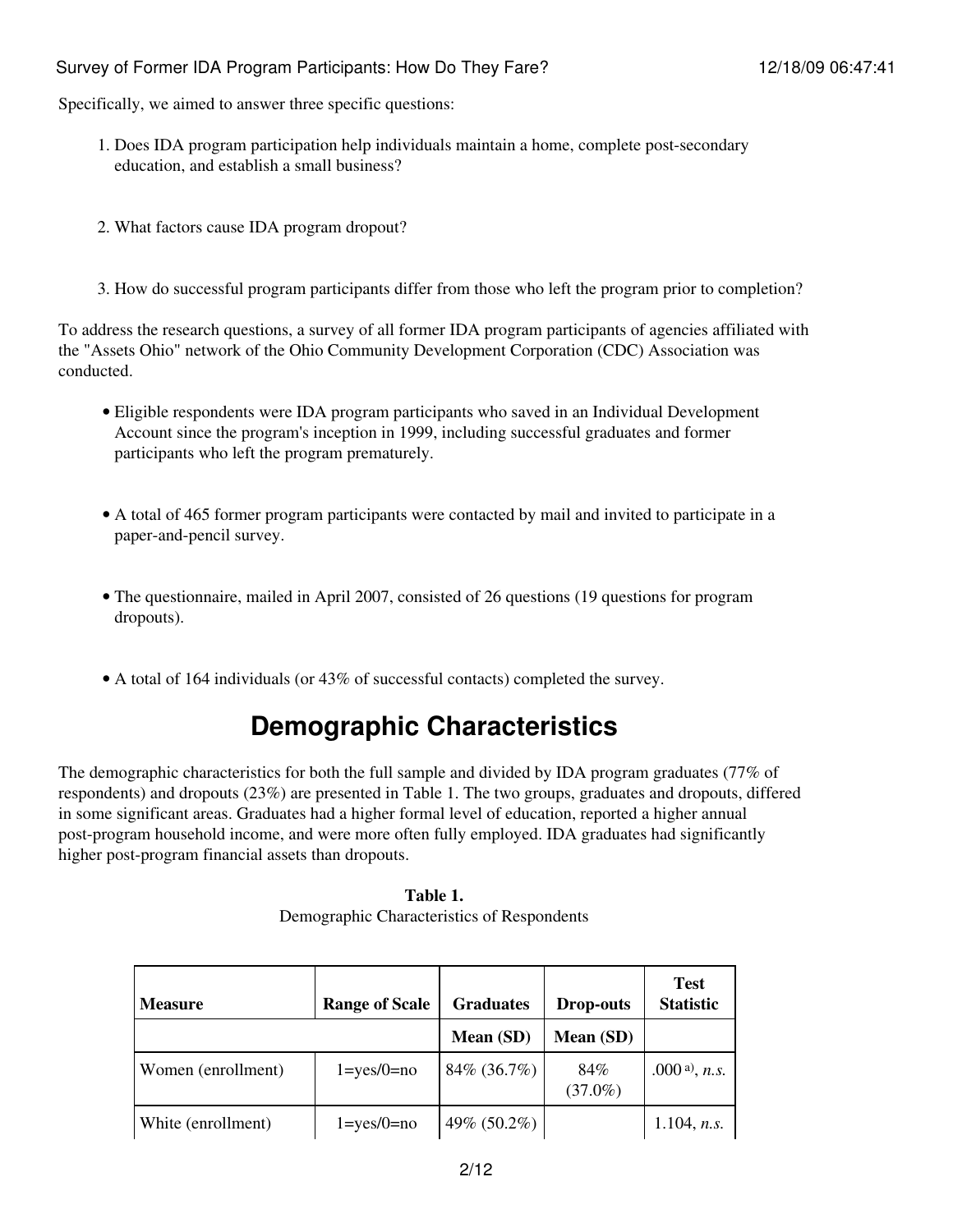|                                                                                           |                                          |                         | 39%<br>$(49.5\%)$    |                     |
|-------------------------------------------------------------------------------------------|------------------------------------------|-------------------------|----------------------|---------------------|
| Education (enrollment)                                                                    | $1 = low/10 = high$                      | 5.29(1.448)             | 4.71 (1.228)         | 9.927,<br>$p=.026$  |
| Age (enrollment)                                                                          | continuous                               | 3.40 (.922)             | 3.45 (.978)          | .061, n.s.          |
| Married (enrollment)                                                                      | $1 = yes/0 = no$                         | 27% (44.0%)             | 21%<br>$(41.3\%)$    | .534, n.s.          |
| Children under 18<br>living in (survey)                                                   | continuous                               | 1.48(1.307)             | 1.63(1.403)          | .399, n.s.          |
| Annual household<br>income (survey)                                                       | $1 = \frac{\text{low}}{5} = \text{high}$ | \$20,600<br>$(\$7,890)$ | \$9,850<br>(\$3,385) | 10.964,<br>$p=.001$ |
| Employment (survey)                                                                       | $1 = \text{unable}/5 = \text{full}$      | 4.51 (.874)             | 4.11 (1.290)         | 4.882,<br>$p=.029$  |
| Amount of household<br>financial assets (survey)                                          | $1 = low/6 = high$                       | 4.09(1.846)             | 2.66(1.790)          | 17.745,<br>$p=.000$ |
| Amount of credit card<br>debt (survey)                                                    | $1 = low/6 = high$                       | 3.60(1.948)             | 3.53(1.913)          | $2.867b$ ,<br>n.s.  |
| N                                                                                         |                                          | 126                     | 38                   |                     |
| $\overline{2}$<br>Note: Test Statistic is an ANOVA, Omnibus F Test, except for a) Pearson |                                          |                         |                      |                     |

# **Asset Holdings**

Below we describe the assets purchases made by program graduates. We also present the most common reasons dropouts reported for leaving the IDA program.

## **Asset Ownership: Homeownership**

A total of 110 survey respondents sought to purchase a home with their savings (67.1%). Of those 110, 83 graduated from the IDA program (75.5%), and 27 dropped out before graduation (24.5%). Of the graduates, all but one respondent still owned the home they purchased with the IDA funds. Table 2 summarizes the findings.

On average, respondents reported experiencing between one and two housing problems included in our list of 12 possible problem areas. As presented in Figure 1, the five most common housing problems were, in order, damp areas, walls, floors, or foundation; heat or cooling system malfunctions; insufficient space; electrical problems; and leaky roofs.

> **Table 2.** Homeownership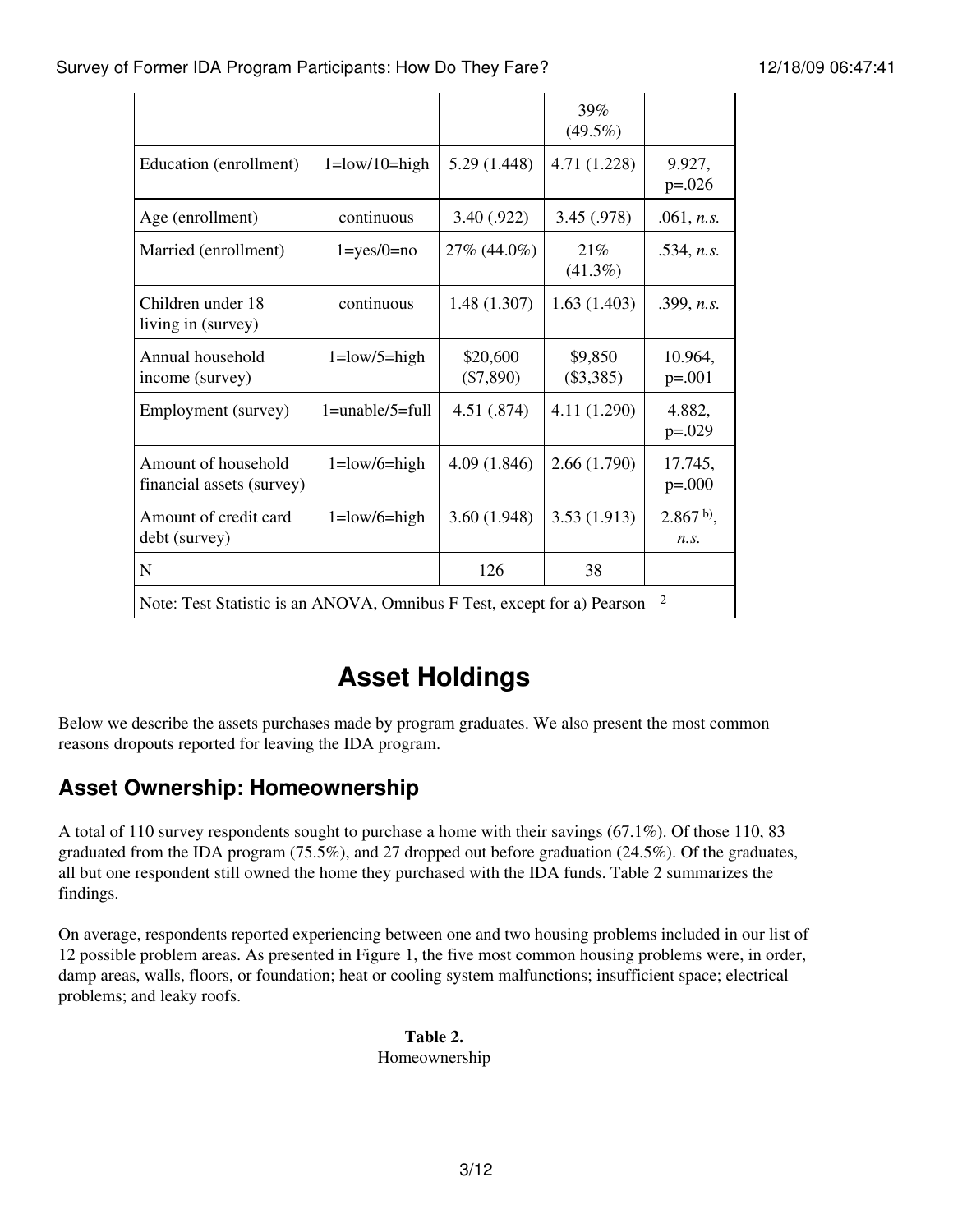| <b>Measure</b>                                                                      | $\%$ (N)      |
|-------------------------------------------------------------------------------------|---------------|
| Still own the home (mean: .99 (SD: .110); yes= $1/$ no=0)                           |               |
| yes                                                                                 | 98.8% (82)    |
| no                                                                                  | $1.2\%$ (1)   |
| Type of mortgage                                                                    |               |
| Regular fixed-rate mortgage                                                         | 51.8% (43)    |
| Habitat for Humanity mortgage                                                       | 16.9% (14)    |
| Government loans                                                                    | 14.5% (12)    |
| Other                                                                               | $16.8\%$ (14) |
| Monthly payment $(.48 (.510);$ yes= $1/no=0)$                                       |               |
| None                                                                                | 1.25(1)       |
| Up to \$500                                                                         | 38.6% (32)    |
| \$500 to \$999                                                                      | 55.4% (46)    |
| \$1,000 or more                                                                     | 4.8% $(4)$    |
| Hard to pay housing expenses in past year: $4.07$ (1.068; 1= every month, 5= never) |               |
| No housing problems                                                                 | .36(.483)     |
| Total number of housing problems (continuous)                                       | 1.48(1.572)   |
| Not enough space                                                                    | .19(0.397)    |
| Noise from neighbors or outside                                                     | .12(.328)     |
| Too dark/not enough light                                                           | .06(.239)     |
| Leaky roof                                                                          | .14(.354)     |
| Damage to your home's foundation                                                    | .08(.280)     |
| Heat or cooling system problems                                                     | .20(.406)     |
| <b>Electrical problems</b>                                                          | .19(.397)     |
| Cockroach, rat, or other rodent problems                                            | .05(.215)     |
| Damp areas, walls, floors, or foundation                                            | .23(.423)     |
| Rot in window frames or floors                                                      | .08(.280)     |
| Pollution, traffic, or industry                                                     | .01(.110)     |
| Vandalism or crime in the area                                                      | .11(.313)     |
| $N = 83$                                                                            |               |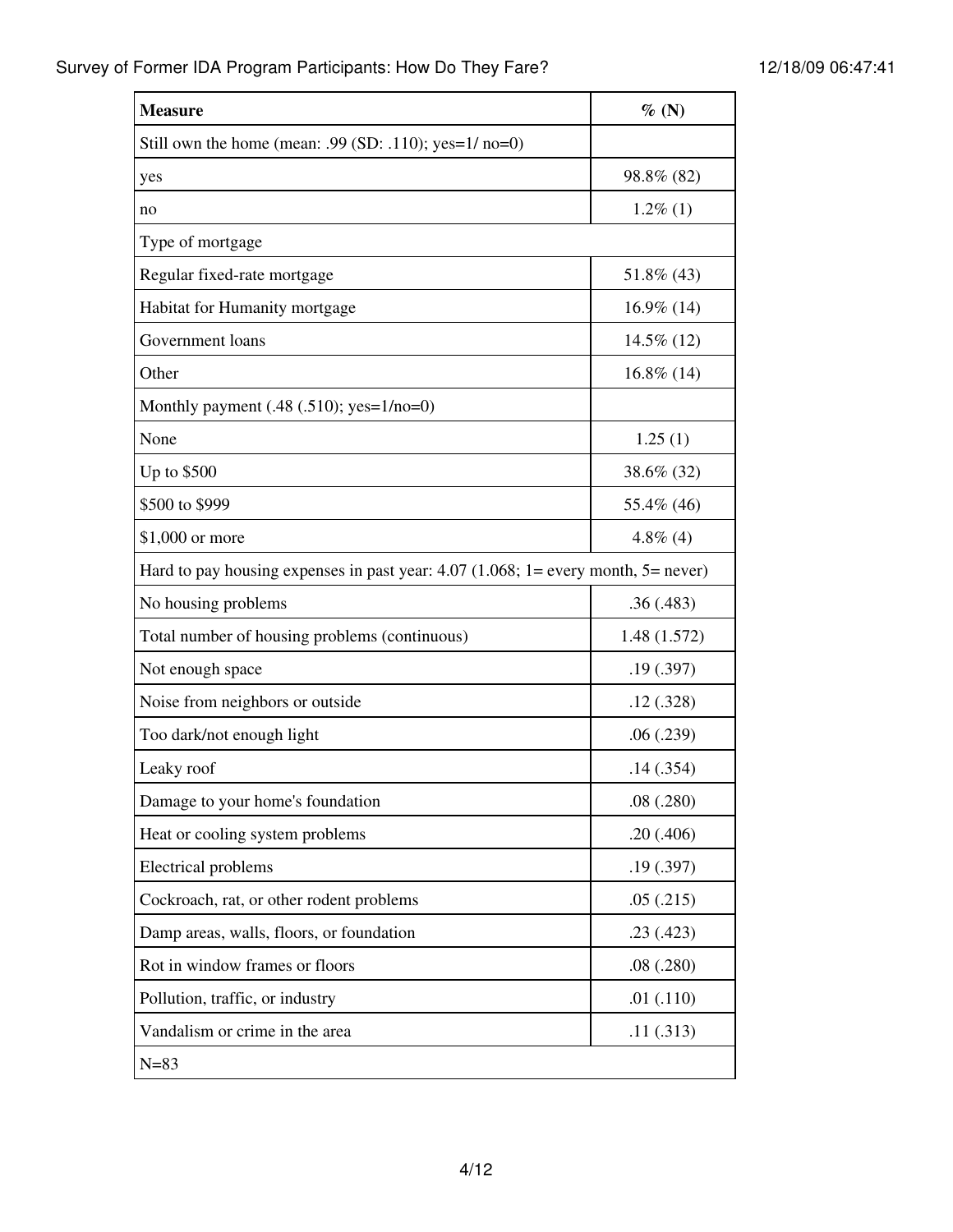



### **Asset Ownership: Post-Secondary Education**

A total of 24 respondents used their savings to fund higher education expenses (14.6%). Of those 24 respondents, 23 graduated from the IDA program (95.8%), and 1 dropped out before graduation (4.2%). Of the 23 IDA program graduates, 9 have graduated from school, 12 are still enrolled in their programs, and 2 left their educational program without a degree at the time of the survey. The two reasons given were related to the subject matter (poisoning during chemistry home study course) and an inability to combine work, family, and school (Table 3).

| Table 3.  |  |
|-----------|--|
| Education |  |

| <b>Measure</b>                                                                 | $\%$ (N)      |
|--------------------------------------------------------------------------------|---------------|
| Still enrolled in the education program $(.48 (.511); yes=1/no=0)$             |               |
| yes                                                                            | $47.8\%$ (11) |
| no                                                                             | $52.2\%$ (12) |
| Started educational program (1.83 (.778); 1=during program, 5=within 6 months) |               |
| During the IDA program                                                         | $34.8\%$ (8)  |
| 1 month after completing the IDA program                                       | $52.2\%$ (12) |
| 3 months after completing the IDA program                                      | $8.7\%$ (2)   |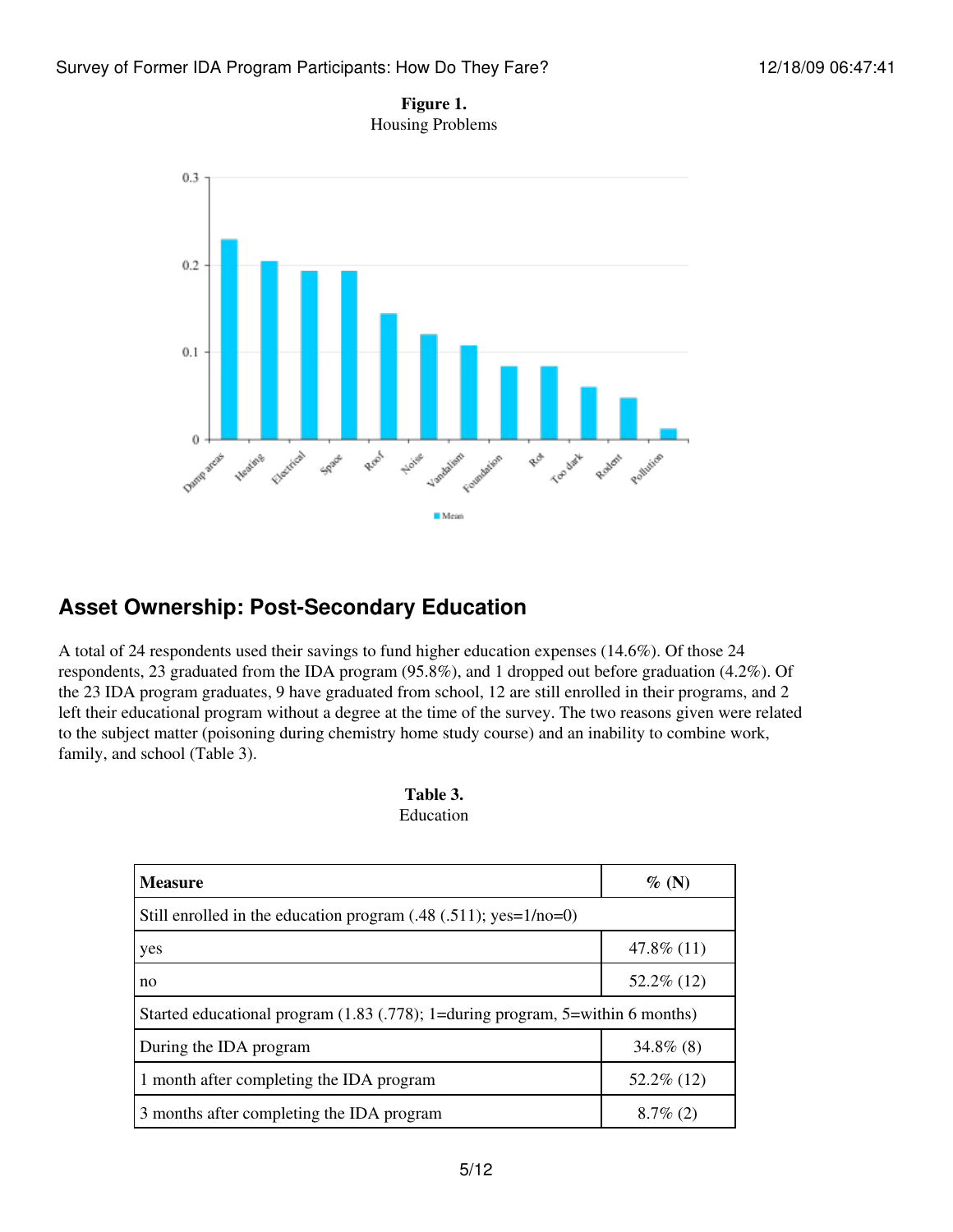| 6 months after completing the IDA program                                                    | 4.3% $(1)$   |  |
|----------------------------------------------------------------------------------------------|--------------|--|
| Pursuing Bachelors degree (.48 (.510); yes=1/no=0)                                           |              |  |
| Bachelors' degree                                                                            | 47.8% $(11)$ |  |
| Graduate degree                                                                              | $17.4\%$ (4) |  |
| Associate degree                                                                             | $10.3\%$ (3) |  |
| Other                                                                                        | $21.7\%$ (5) |  |
| Credit hours have you earned: $29(26; 1)$ =none, $5=60$ plus)                                |              |  |
| Plan to graduate $(2.74 (1.738))$ ; 1=graduated, 6=left program)                             |              |  |
| Already graduated                                                                            | 39.1\% $(9)$ |  |
| 2007                                                                                         | $8.7\%$ (2)  |  |
| 2008                                                                                         | $17.4\%$ (4) |  |
| 2009                                                                                         | $17.4\%$ (4) |  |
| 2010 or later                                                                                | $8.7\%$ (2)  |  |
| Left program without graduation                                                              | $8.7\%$ (2)  |  |
| Hard to pay school expenses in past year (N=17): 3.18 (1.015; 1= every month, $5=$<br>never) |              |  |
| Note: $N=23$                                                                                 |              |  |

## **Asset Ownership: Microenterprise**

A total of 22 respondents participated in the IDA program to save for a small business venture. Eighteen respondents still owned their small business (78%). Four of the 22 respondents could not sustain their small business (22%), listing personal (husband passed away), customer-related (no or late payments for services), and market-related (bad timing of venture) reasons as the most common causes of business failure. Other reasons were stronger than expected competition, more cash-out flow than in-flow, and higher cost than expected (Table 4).

| Table 4.        |
|-----------------|
| Microenterprise |

| <b>Measure</b>                                          | $\%$ (N)     |
|---------------------------------------------------------|--------------|
| Still own the small business $(.78 (.428); yes=1/no=0)$ |              |
| Yes                                                     | 77.8% (14)   |
| N <sub>o</sub>                                          | $22.2\%$ (4) |
| Other kind of money invested                            |              |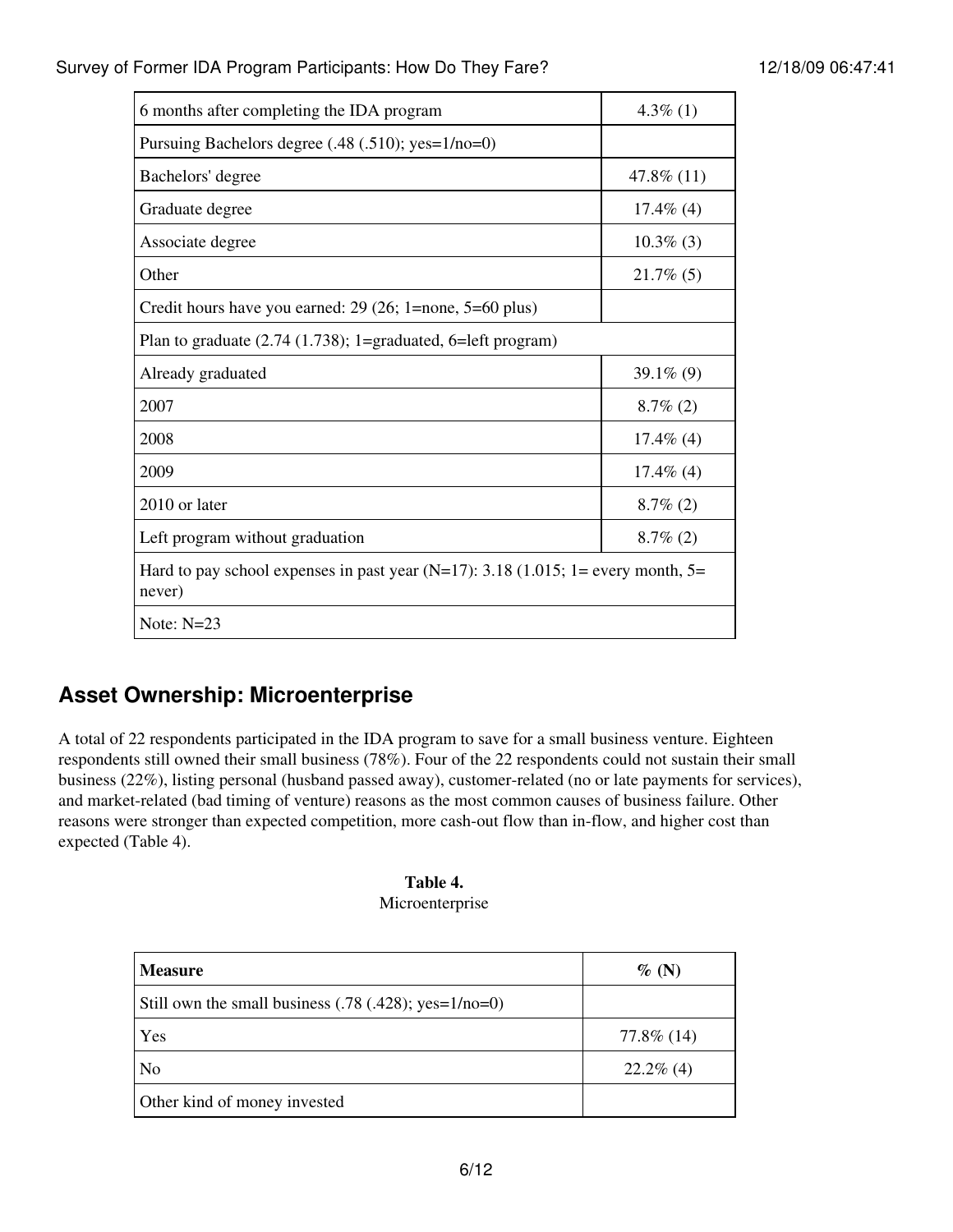| Did not receive any other money                                                               | $83.3\%$ (15) |  |
|-----------------------------------------------------------------------------------------------|---------------|--|
| Received a loan from a bank or credit union                                                   | $16.7\%$ (3)  |  |
| Level of loan payment (N=4; 1.17 (.383), 1=nothing, $5 = $8,000$ or more)                     |               |  |
| Nothing                                                                                       | $83.3\%$ (15) |  |
| Up to $$500$                                                                                  | $16.7\%$ (3)  |  |
| Hard to pay business expenses in past year (N=12; 4.00 (1.348) 1= every month, $5=$<br>never) |               |  |
| every month                                                                                   | $5.6\%$ (1)   |  |
| every other month                                                                             | $5.6\%$ (1)   |  |
| three or four times                                                                           | $5.6\%$ (1)   |  |
| once or twice                                                                                 | $16.7\%$ (3)  |  |
| not at all                                                                                    | $33.3\%$ (6)  |  |
| Note: $N=18$                                                                                  |               |  |

### **Asset Ownership: Control Group**

The study's control group consisted of the 38 respondents who started an IDA program but left the program before completion. Of those 38 individuals, 25 (66%) have not purchased the asset they were saving for in the IDA program. Of the eight individuals who did purchase the asset, all of them have maintained ownership (Table 5).

As presented in Table 4, the main reasons for leaving the IDA program were unforeseen expenses, unpaid bills, or large upcoming expenses. Other reasons for leaving the IDA program were:

- Resources-related ("needed a vehicle"; "child support"; "lost my job"; "health problems"; "not enough income to save")
- Time-related ("could not wait so long")
- Program-related ("time and location of class"; "program was terminated")
- Location-related ("moved away")
- Credit-related ("needed to fix my credit up")

#### **Table 5.**

#### Control Group Characteristics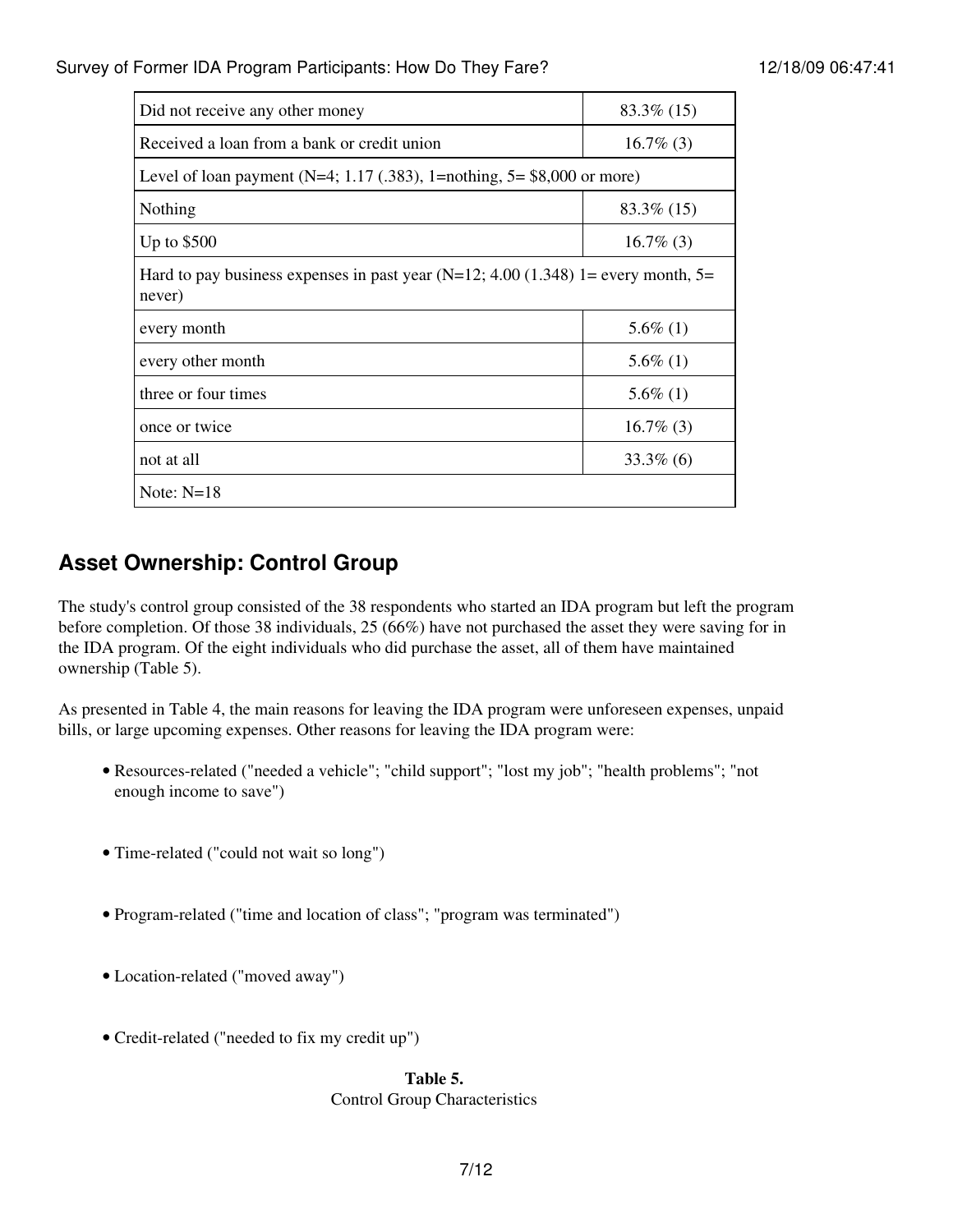| <b>Measure</b>                                                                         | $\%$ (N)      |  |
|----------------------------------------------------------------------------------------|---------------|--|
| Bought asset since leaving IDA program (.24 (.435); yes=1/no=0)                        |               |  |
| Yes                                                                                    | $21.1\%$ (8)  |  |
| N <sub>o</sub>                                                                         | $65.8\% (25)$ |  |
| Information missing                                                                    | $13.2\%$ (5)  |  |
| If yes, still owning the asset $(N=8; yes=1/no=0)$                                     |               |  |
| Yes                                                                                    | $100\%$ (8)   |  |
| Reasons for leaving IDA program (range 1=completely disagree to 5=completely<br>agree) |               |  |
| Costs I did not expect                                                                 | 3.03(1.678)   |  |
| Behind with bills                                                                      | 2.74(1.797)   |  |
| Large expenses coming up                                                               | 2.62(1.724)   |  |
| No income or was unemployed                                                            | 2.44(1.761)   |  |
| Credit problems that I could not fix                                                   | 2.09(1.640)   |  |
| Forgot to deposit too often                                                            | 1.94 (1.496)  |  |
| Program was not what I expected                                                        | 1.68(1.249)   |  |
| Decided not to purchase a home                                                         | 1.42(1.062)   |  |
| Other reason; please specify                                                           | 4.71 (1.069)  |  |
| $N = 38$                                                                               |               |  |

# **Predicting Financial Wellbeing**

The predictors of financial wellbeing were assessed using a set of psychological, financial, and demographic variables (Loibl, Grinstein-Weiss, Zhan, & Red Bird, in press), including self-control (Tangeney, Baumeister, & Boone, 2004), self-efficacy (Pearlin & Schooler, 1978), time preference (Strathman, Gleicher, Boninger, & Edwards, 1994), financial coping (Hilton & Devall, 1997), decision authority (you yourself=1 and you with others or others without you=0), past and future financial situation (3=better, 2=same, 1=worse), and ownership of an investment account (yes=1, no=0). Demographic control variables included those presented in Table 1.

Regression analysis is the perfect tool to combine all these measures into one single analysis. We conducted OLS regression analysis to identify the measures that influence household financial assets (R-Square=0.530, F=5.949, p<0.000). The explanatory variables include the above-mentioned psychological, financial, and demographic measures. Controlling for these variables, the regression results showed that six variables were related to financial wellbeing. Participants with higher household financial assets were more likely successful IDA program graduates (p=0.006), were white (p=0.002), had children under 18 (p=0.082), were employed full-time (p=0.098), owned an investment account (p=0.000), and were more considerate of the future consequences of their actions (p=.006).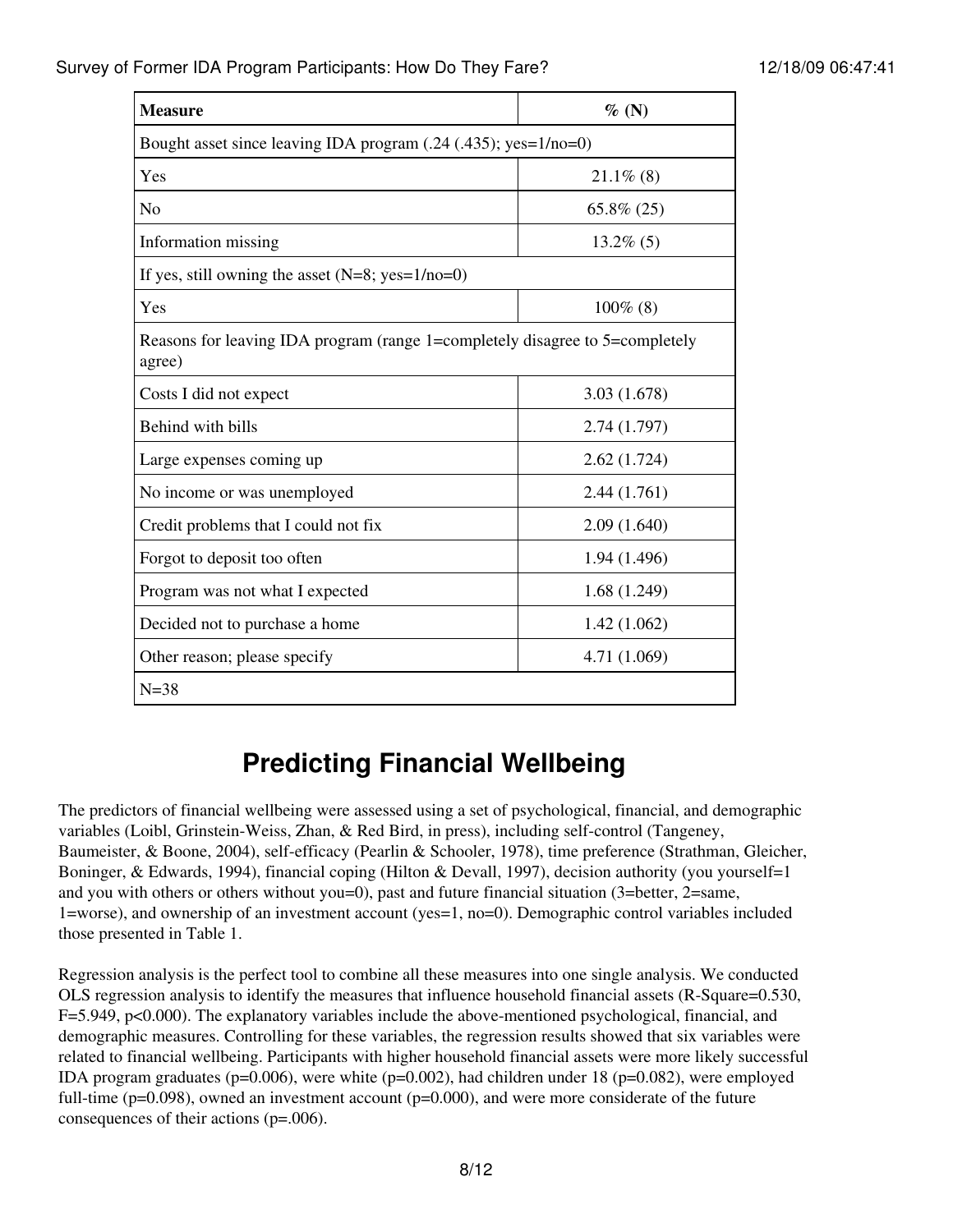## **Key Findings**

The key findings of the survey include the following.

- Compared to program dropouts, successful graduates reported in the survey a higher annual 1. household income, more likely being full-time employed, and more likely owning an investment account. Importantly, IDA graduates had significantly higher post-program financial assets than dropouts.
- 2. Of the respondents who graduated from the IDA program, all but one still owned the home purchased with the IDA funds.
- 3. Of the respondents who saved for higher education, only two left their educational program without a degree.
- 4. Three-quarter of respondents who saved to open a small business were able to sustain it.
- 5. Program graduates reported only slightly higher tenancies towards the likelihood of future events, ability to control impulsive behavior, and capability to attain goals. They experienced marginally fewer difficulties to cope and less lifestyle deprivation.
- 6. The majority of both program graduates and dropouts were the primary financial decision makers for their household.
- 7. Inquiring about the past and future financial situation, program dropouts reported a significantly more positive outlook toward their financial future.
- 8. Survey participants reporting higher levels of financial wellbeing and were more likely to own an investment account, be white, have graduated from the IDA program, have children under 18 living in their households, be more considerate of the future consequences of their actions, and be employed full-time.

## **Recommendations**

These key findings lead to the following recommendations for program development strategies to further family wellbeing after people leave the IDA program.

1. Provide extra support to minorities and people with job problems. Our findings show that non-white respondents and those with less than full-time employment are less likely to accumulate a financial cushion after they leave the IDA program.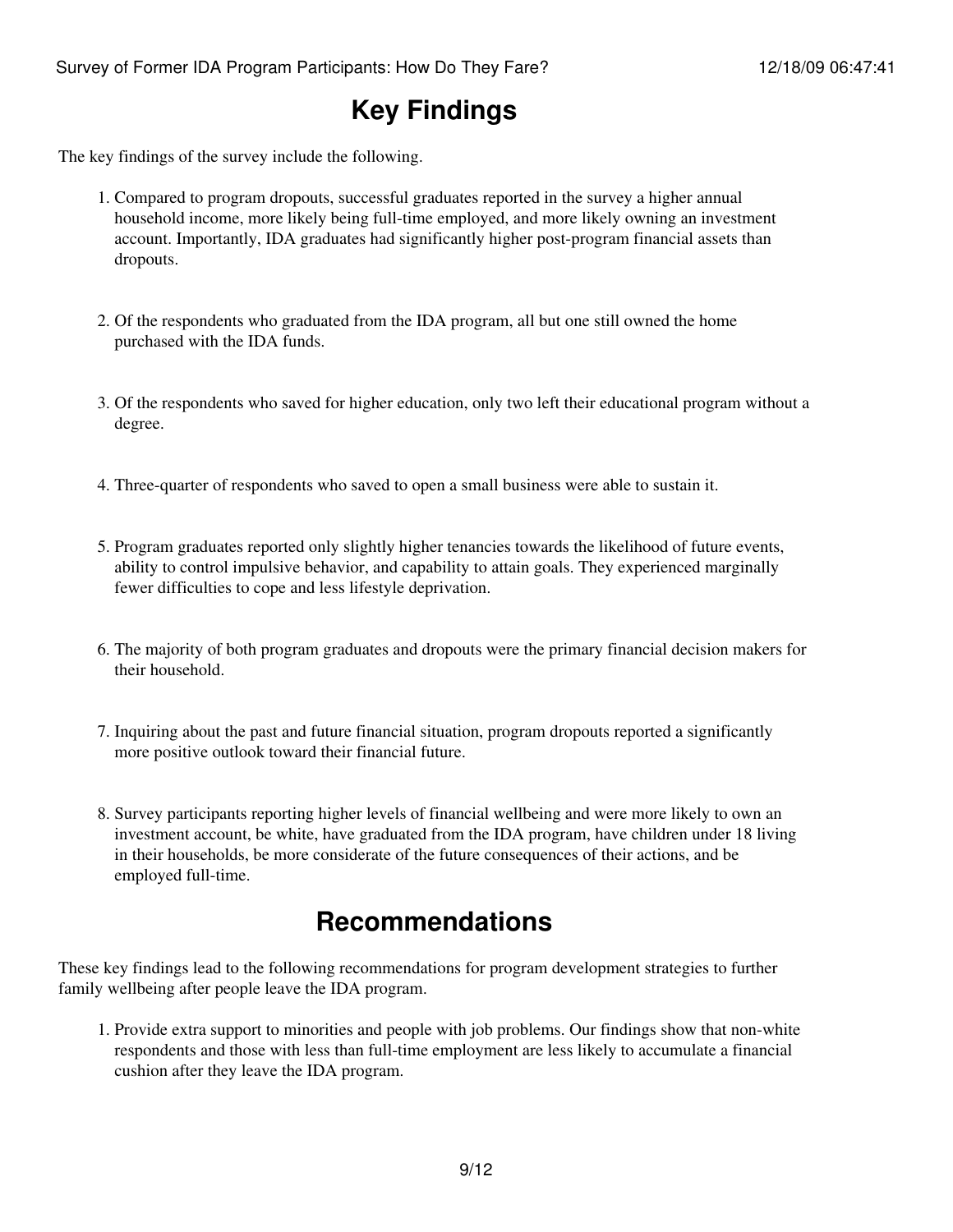- 2. Teach participants the importance of opening an investment account. Owning an investment account was the most important predictor of post-program financial wellbeing. The IDA program providers may consider providing information about employer-sponsored retirement plans and investment accounts at low-cost investment houses during their financial education and counseling sessions.
- Emphasize the importance of future events. Respondents who believed certain economic behaviors 3. are worthwhile because of future benefits, even if immediate outcomes are relatively undesirable or even if there are immediate costs, were able to accumulate higher household financial assets. IDA programs may develop strategies to train participants the skills to forfeit immediate benefits like convenience or pleasure to achieve more desirable future states.
- Teach skills that help in coping with situations of limited resources. Among successful program 4. graduates, those who had difficulty coping with limited resources were less successful in accumulating financial assets. IDA programs may offer trainings to participants that develop participants' skills in coping with perceptions of inadequacy with their financial position and with financial concerns and worries.
- Encourage formal education. A significant predictor of program graduation was the level of formal 5. education. IDA programs may consider providing information about financial aid and economic access programs to their program participants as a part of their regular financial education and counseling sessions.

Readers interested in an in-depth analysis of IDA program characteristics and their effectiveness for long-term saving may be referred to Loibl, Grinstein-Weiss, Zhan, and Red Bird (in press).

## **Limitations**

Only 35% of all former IDA program participants in the Ohio CDC Association participated in the survey reported here. Readers should be aware that the findings might not correctly represent the situation of the whole group of former IDA program participants.

### **Acknowledgement**

The financial support of the Ohio CDC Association and Ohio State University Extension is gratefully acknowledged.

## **References**

Grinstein-Weiss, M., Wagner, K., & Ssewamala, F. M. (2006). Saving and asset accumulation among low-income families with children in idas. Children and Youth Services Review, 28(2), 193-211.

Grinstein-Weiss, M., Zhan, M., & Sherraden, M. (2006). Saving performance in individual development accounts: Does marital status matter? Journal of Marriage and Family, 68(February), 192-204.

Hilton, J. M., & Devall, E. L. (1997). The family economic strain scale: Development and evaluation of the instrument with single- and two-parent families. Journal of Family and Economic Issues, 18(Fall), 247-271.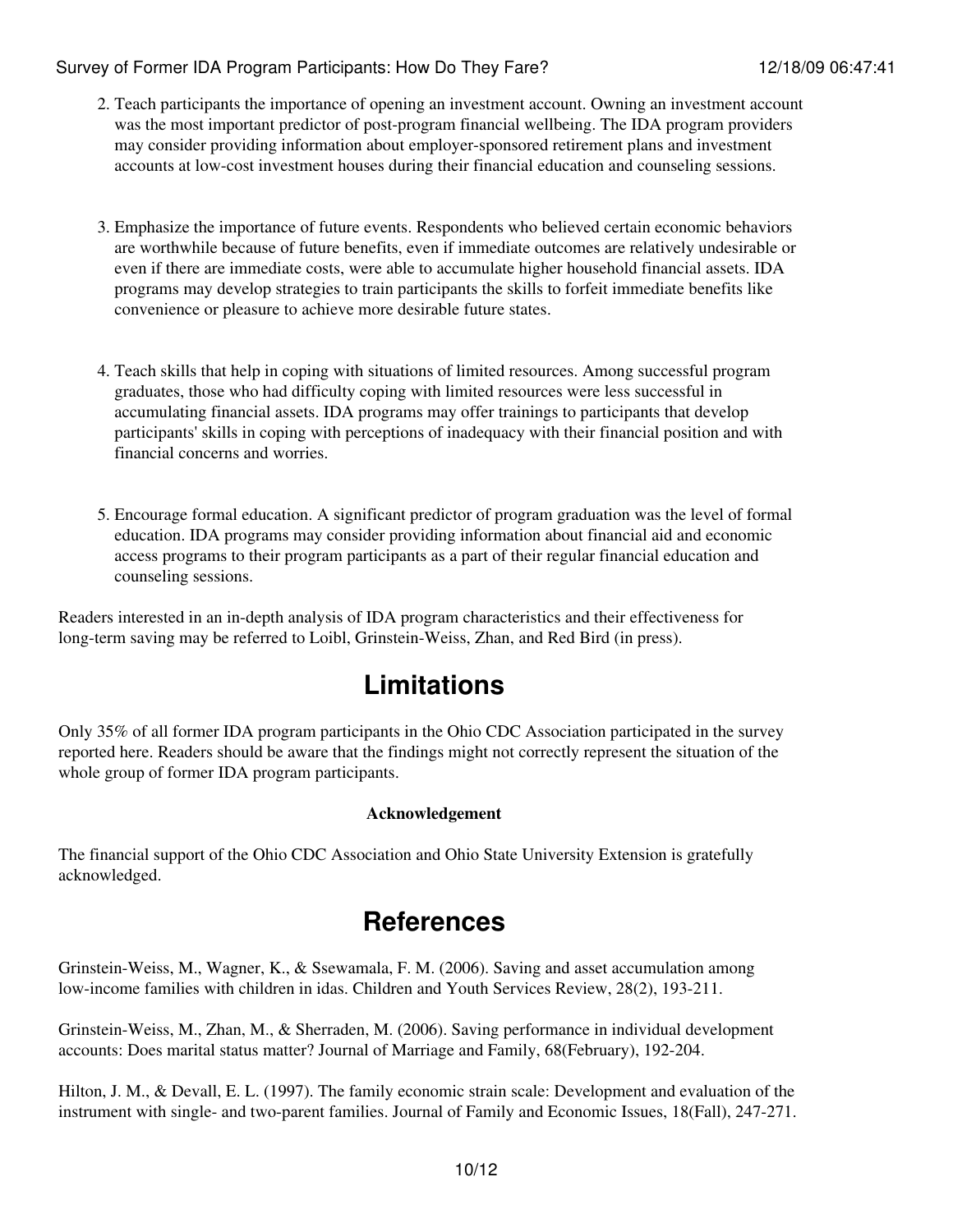Loibl, C., Grinstein-Weiss, M., Zhan, M., & Red Bird, B. (in press). More than a penny saved: Long-term changes in behavior among savings program participants. Journal of Consumer Affairs.

Mills, G., Gale, W. G., Patterson, R., & Apostolov, E. (2006). What do individual development accounts do? Evidence from a controlled experiment. Social Sciences Research Network. Abstract retrieved December 5.2009 from: <http://ssrn.com/abstract=915381>

Pearlin, L. I., & Schooler, C. (1978). The structure of coping. Journal of Health and Social Behavior, 19(March), 2-21.

Reutebuch, T. G. (2001). An exploration into individual development accounts as an anti-poverty strategy. Journal of Sociology & Social Welfare, 28(3), 95-107.

Richards, R. (2003). Integrity of individual development: Watering down the ida. The Georgetown Journal of Gender and Law, 4, 919-950.

Rohe, W. M., Gorham, L. S., & Quercia, R. G. (2005). Individual development accounts: Participants' characteristics and success. Journal of Urban Affairs, 27(5), 503-520.

Rom, M. C. (2005). Investing in individuals for independence. Review of Policy Research, 22(3), 369-383.

Schreiner, M., Ng, G. T., & Sherraden, M. (2006). Cost-effectiveness in individual development accounts. Research on Social Work Practice, 16(1), 28-37.

Schreiner, M., & Sherraden, M. (2007). Can the poor save? Saving and asset accumulation in individual development accounts. New Brunswick: Transaction.

Sherraden, M. (2000). From research to policy: Lessons from individual development accounts. Journal of Consumer Affairs, 34(Winter), 159-181.

Shobe, M. A. (2002). The future in anti-poverty strategies. Journal of Children and Poverty, 8(1), 35-49.

Shobe, M. A., & Boyd, A. S. (2003). Increasing the economic self-sufficiency of rural families: Individual development accounts. The Social Policy Journal, 2(2/3), 63-87.

Shobe, M. A., & Page-Adams, D. (2001). Assets, future orientation, and well-being: Exploring and extending Sherraden's framework. Journal of Sociology & Social Welfare, 28(3), 109-127.

Strathman, A., Gleicher, F., Boninger, D. S., & Edwards, C. S. (1994). The consideration of future consequences: Weighting immediate and distnt outcomes of behavior. Journal of Personality and Social Psychology, 66(4), 742-752.

Tangeney, J. P., Baumeister, R. F., & Boone, A. L. (2004). High self-control predicts good adjustment, less pathology, better grades, and interpersonal success. Journal of Personality, 72(2), 271-324.

*[Copyright](http://www.joe.org:80/joe/2009december/../../copyright.html) © by Extension Journal, Inc.* ISSN 1077-5315. Articles appearing in the Journal become the property of the Journal. Single copies of articles may be reproduced in electronic or print form for use in educational or training activities. Inclusion of articles in other publications, electronic sources, or systematic large-scale distribution may be done only with prior electronic or written permission of the *[Journal Editorial](http://www.joe.org:80/joe/2009december/../../joe-jeo.html) [Office](http://www.joe.org:80/joe/2009december/../../joe-jeo.html)*, *[joe-ed@joe.org](mailto:joe-ed@joe.org)*.